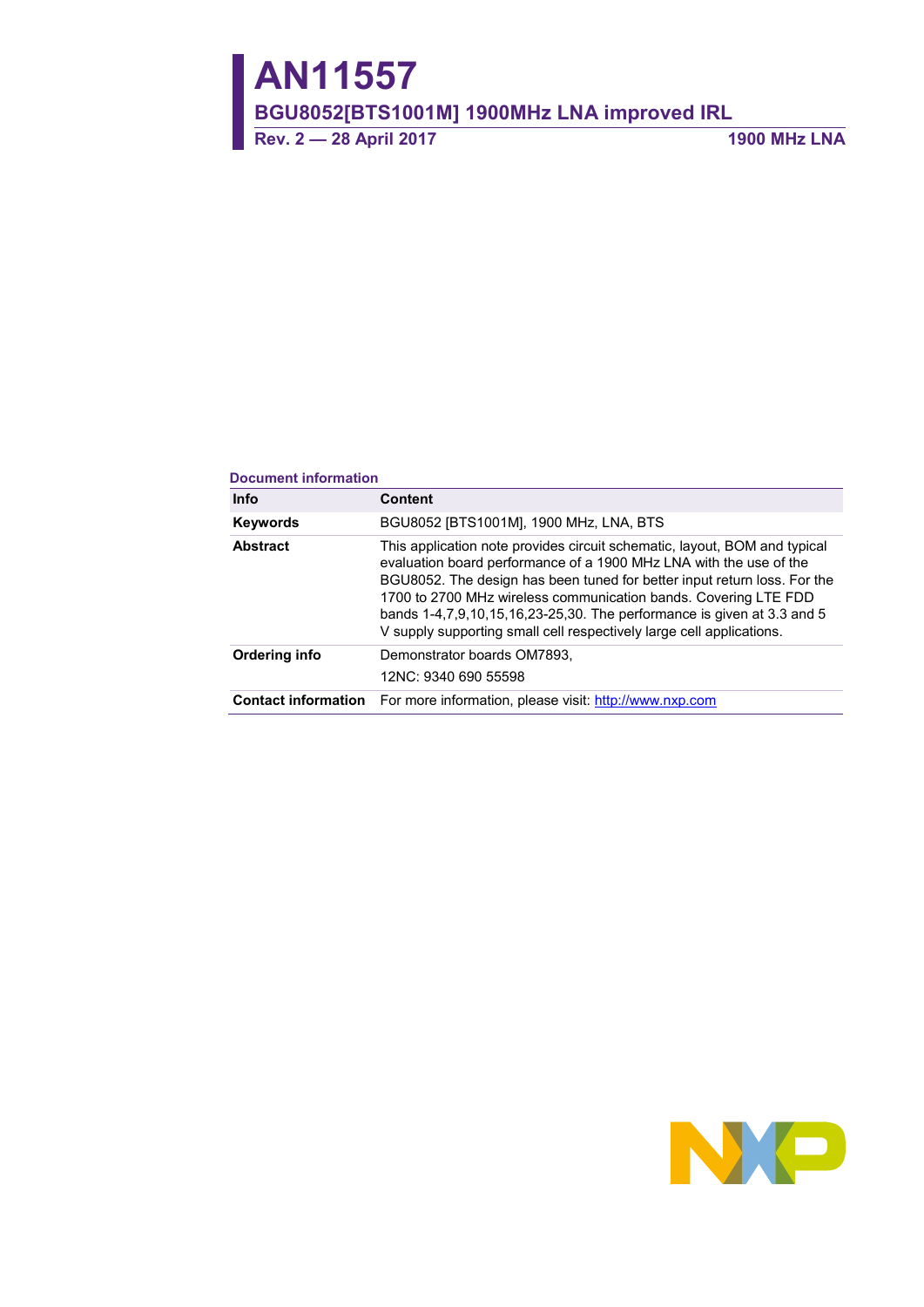

#### **Revision history**

| <b>Rev</b> | <b>Date</b>       | <b>Description</b>                                  |
|------------|-------------------|-----------------------------------------------------|
|            | 03 September 2015 | First publication                                   |
| 2          | 28 April 2017     | Update of the circuit topology to reduce IP3 spread |

# **Contact information**

For more information, please visit: [http://www.nxp.com](http://www.nxp.com/)

For sales office addresses, please send an email to: [salesaddresses@nxp.com](mailto:salesaddresses@nxp.com)

AN11557 All information provided in this document is subject to legal disclaimers. © NXP B.V. 2017. All rights reserved.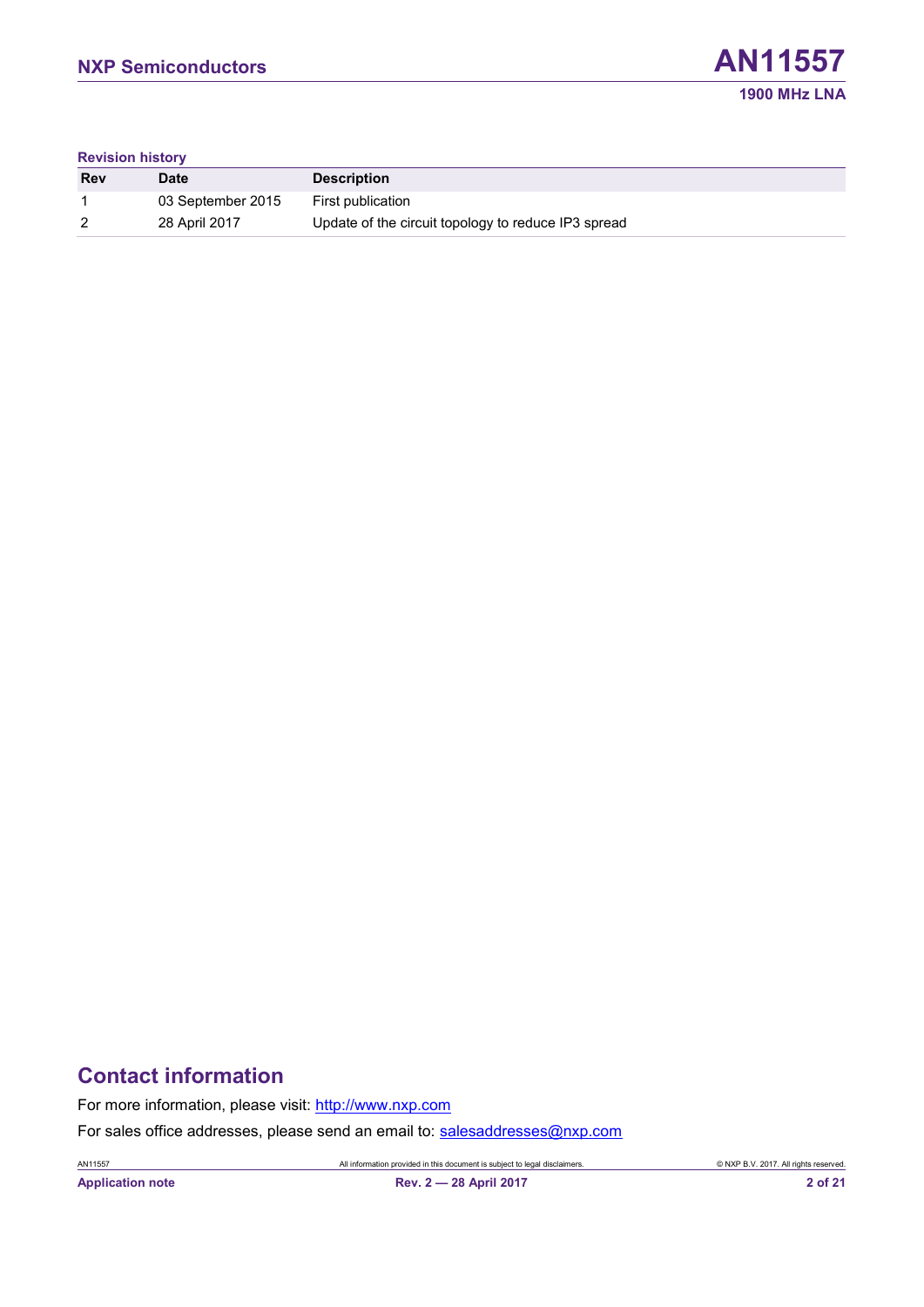## <span id="page-2-2"></span>**1. Introduction**

NXPs semiconductors BGU805x series is a family of integrated low noise amplifiers for the 300 MHz to 6000 MHz range. The series consists of the:

- BGU8051 recommended for 300 MHz 1500 MHz
- BGU8052 recommended for 1500 MHz 2700 MHz
- BGU8053 recommended for 2500 MHz 6000 MHz

The BGU805X series is a low noise high linearity amplifier family intended for wireless infrastructure applications like BTS, RRH, small cells, but can also be used in other general low noise applications, e.g. active antennas for automotive.

Being manufactured in NXPs high performance QUBiC RF Gen 8 SiGe:C technology, the BGU805X combines high gain, ultra-low noise and high linearity with the process stability and ruggedness which are the characteristics of SiGe:C technology.

BGU805X series comes in the industry standard 2 x 2 x 0.75 mm 8 terminal plastic thin small outline package HVSON8 (SOT1327). The LNA is ESD protected on all terminals.

The 3 types can all use the same PCB layout topology. This enables design in simplicity using one PCB layout for designing LNA's covering the frequency range from 300MHz to 6000 MHz with one single PCB layout design.

In application note [AN11416](http://www.nxp.com/documents/application_note/AN11416.pdf) the use of the BGU8052 is describes as a wideband LNA for the 1500 to 2700 MHz range with compromised input return loss. In this application note a design procedure is described to improve the input return loss for better filter integration, without NF degradation. Design can be suited for the wireless communication bands from 1700 to 2700 MHz. In [Fig 1,](#page-2-0) the evaluation board described in this application note is shown.





<span id="page-2-1"></span><span id="page-2-0"></span>**Fig 1. BGU8052 1900 MHz evaluation board**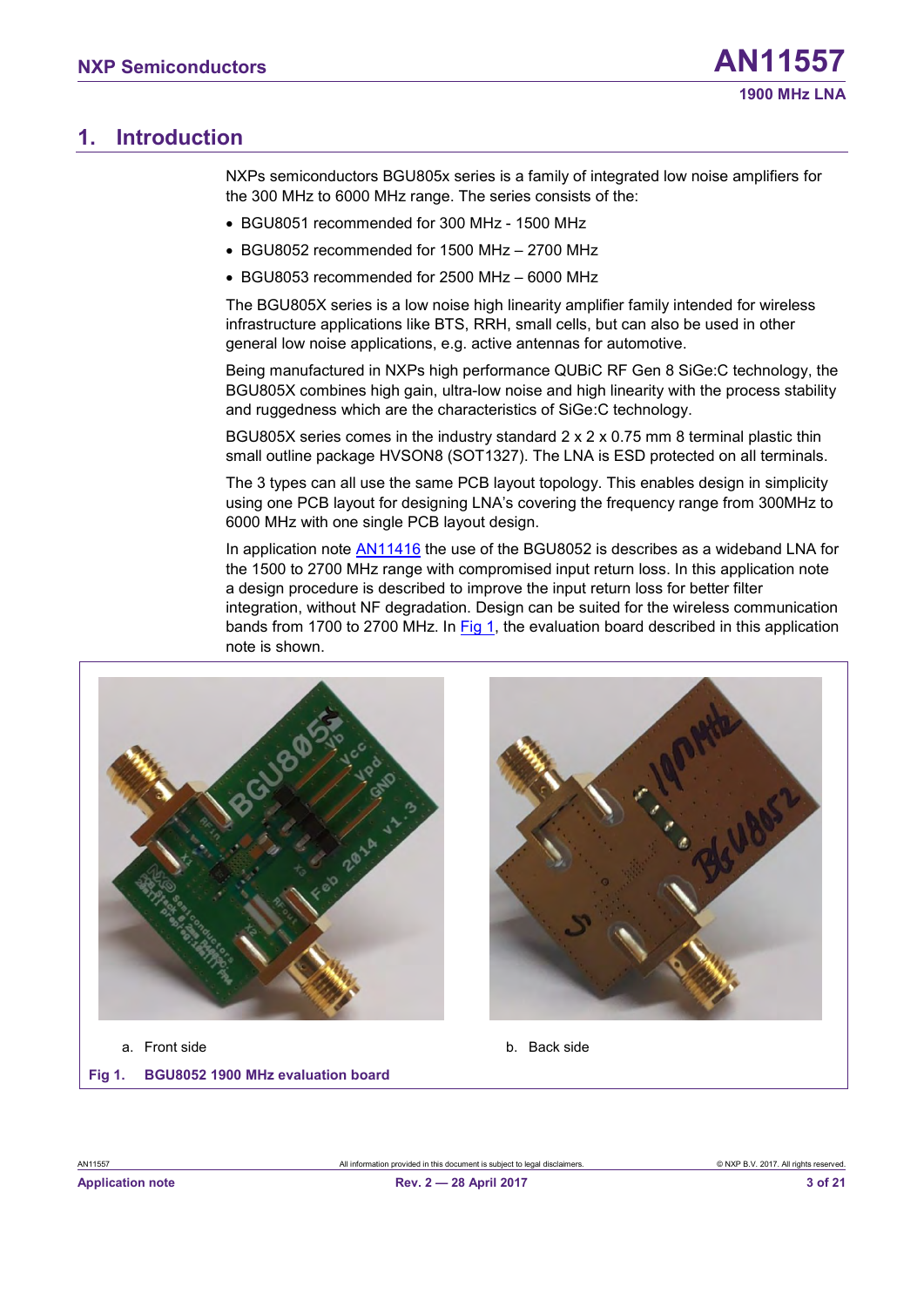# <span id="page-3-2"></span>**2. Product description**

The BGU8052 is a fully integrated low noise amplifier with integrated bias circuit. The MMIC is internally matched to 50  $\Omega$ . The BGU8052 also features an integrated shutdown circuit to enable fast turn on/off settling time, enabling switched (time domain duplexing TDD) applications. The device bias current can be set by the value of an external bias resistor  $R<sub>BIAS</sub>$ , which connects the supply voltage to the  $V<sub>BIAS</sub>$  pin, or by an external control voltage applied directly to  $V_{BIAS}$  pin 1. This adjustable bias current gives flexibility in biasing the device for the optimum performance on NF or linearity. This feature can be useful in case more than one BGU8052 are cascaded. This bias resistor value changes the bias current directly which can be used to trade of linearity for power saving in battery operated applications.

The BGU8052 key features and benefits at 1900MHz are;

- $\blacksquare$  Low noise performance: NF = 0.57 dB
- $\blacktriangleright$  High linearity performance: IP3 $o = 36.6$  dBm
- $\blacktriangleright$  High output power at 1dB gain compression PL1dB = 18.5 dBm
- High input return loss RL<sub>in</sub> = 21 dB
- $\blacksquare$  High out return loss RL<sub>out</sub> = 17dB
- ▪Unconditionally stable up to 20 GHz
- ▪Max RF input power of +20 dBm
- ESD protection on all pins



<span id="page-3-1"></span><span id="page-3-0"></span>In  $Fig 2$  the pin out of the BGU8052 is given, the n.c. and i.c pin are recommended to connect to ground, which is the case on the evaluation boards.

# <span id="page-3-3"></span>**3. 1900 MHz LNA improved input return loss evaluation board.**

The 1900MHz improved return-loss evaluation board simplifies the RF evaluation of the BGU8052. The EVB enables testing the device RF performance and requires no additional support circuitry. The EVB is fabricated on a 35 x 20 x 1mm 4 layer PCB that uses 0.2 mm (8 mill) R4003C for the RF performance. The board is fully assembled with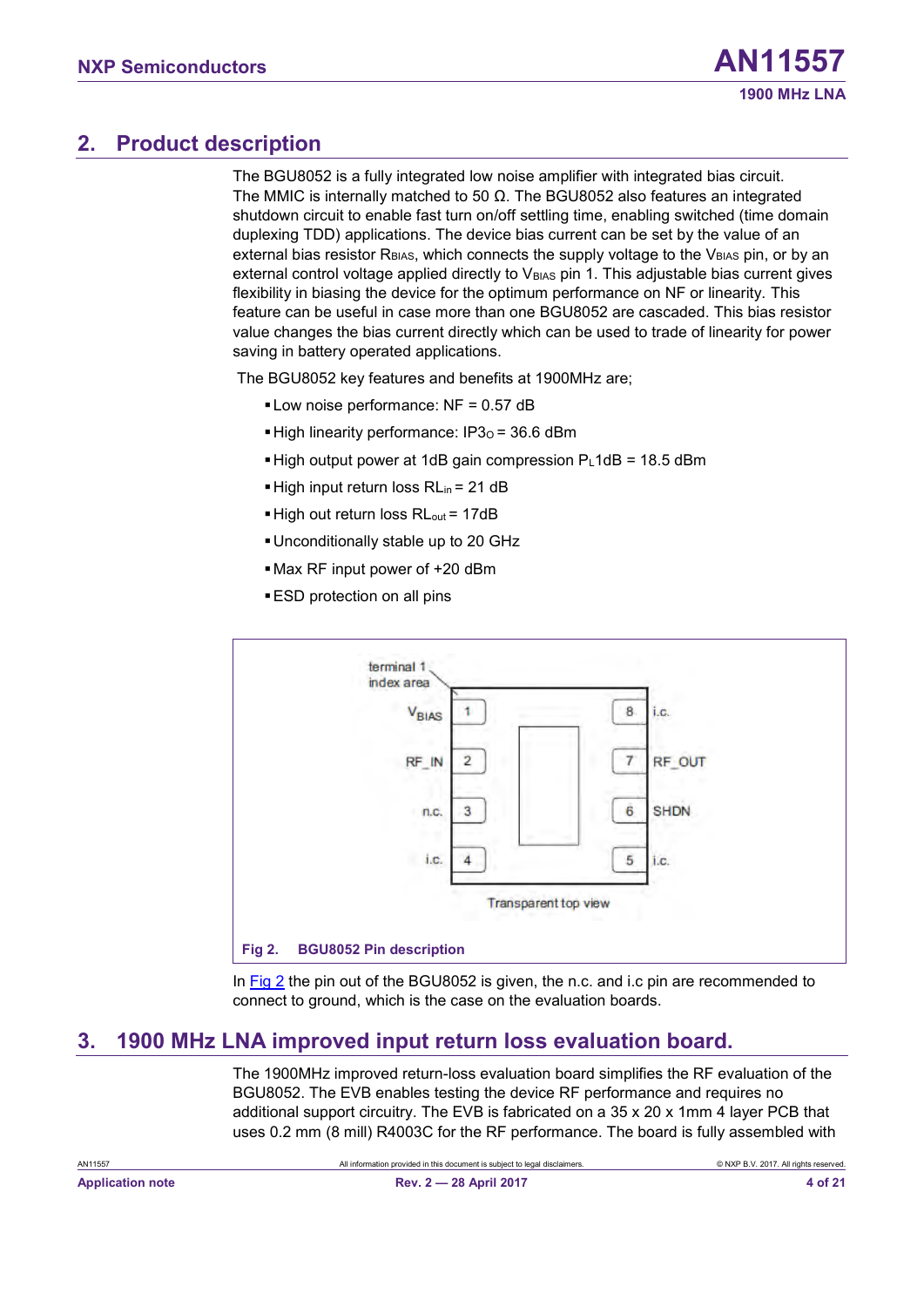<span id="page-4-2"></span>the BGU8052, including the external components. The board is supplied with two SMA connectors to connect input and output to the RF test equipment. The EVB is also enabled with the possibility to evaluate the BGU8052 at different bias currents.

#### **3.1 Application circuit**

The BGU8052 has been characterized for S-parameter and Noise-parameters at different bias settings. This data can be downloaded from NXPs website as a zip file. The S2P files you can find in this zip file have been used as a small signal model to design this 1900MHz LNA. The low pas matching structure that is created by means of L2 and C8, improves the input return loss for better filter integration.

The application board circuit diagram that is implemented on the EVB is shown in  $Fig 3$ 



<span id="page-4-1"></span><span id="page-4-0"></span>As already indicated the bias current of the BGU8052 can be set by the value R<sub>BIAS</sub>. The evaluation boards are supplied with a 5.1 kΩ bias resistor ( $\text{Icc} = 48 \text{ mA} +$ /-5 mA @  $V_{CC}$ =5V). If however it is required to evaluate the BGU8052 at different bias currents, resistor R1 which is 0  $\Omega$  can be removed and an external control voltage can be applied to  $V_{BIAS}$  ( $V_b$  pin) on the bias header X3, see [Fig 3.](#page-4-0)

By applying this separate bias voltage on the  $V_{\text{BAS}}$  pin of the bias header X3, the I $\text{cc}$ current can be swept without changing  $R<sub>BIAS</sub>$ . With bias voltage window from 1.5 to 6 V on V<sub>BIAS</sub> while keeping the V<sub>CC</sub> pin on 5 V, I<sub>CC</sub> can be varied from 5-60 mA. In [Fig 4](#page-5-0) the relation between  $I_{cc}$  and R<sub>BIAS</sub> at V<sub>CC</sub> = 5 V as well as the relation between  $I_{CC}$  and V<sub>BIAS</sub> with  $R<sub>BIAS</sub> = 5k1$  is shown. In  $Fig 4$  you can also find the bias resistor values when</u> applying the BGU8052 at lower supply voltages. Which indicates the BGU805x series can also be biased with lower voltage e.g. 3.3V which makes it excellent suitable for small cells. In paragraph 4.1 typical performance of the LNA @ 3.3V 48mA is also included.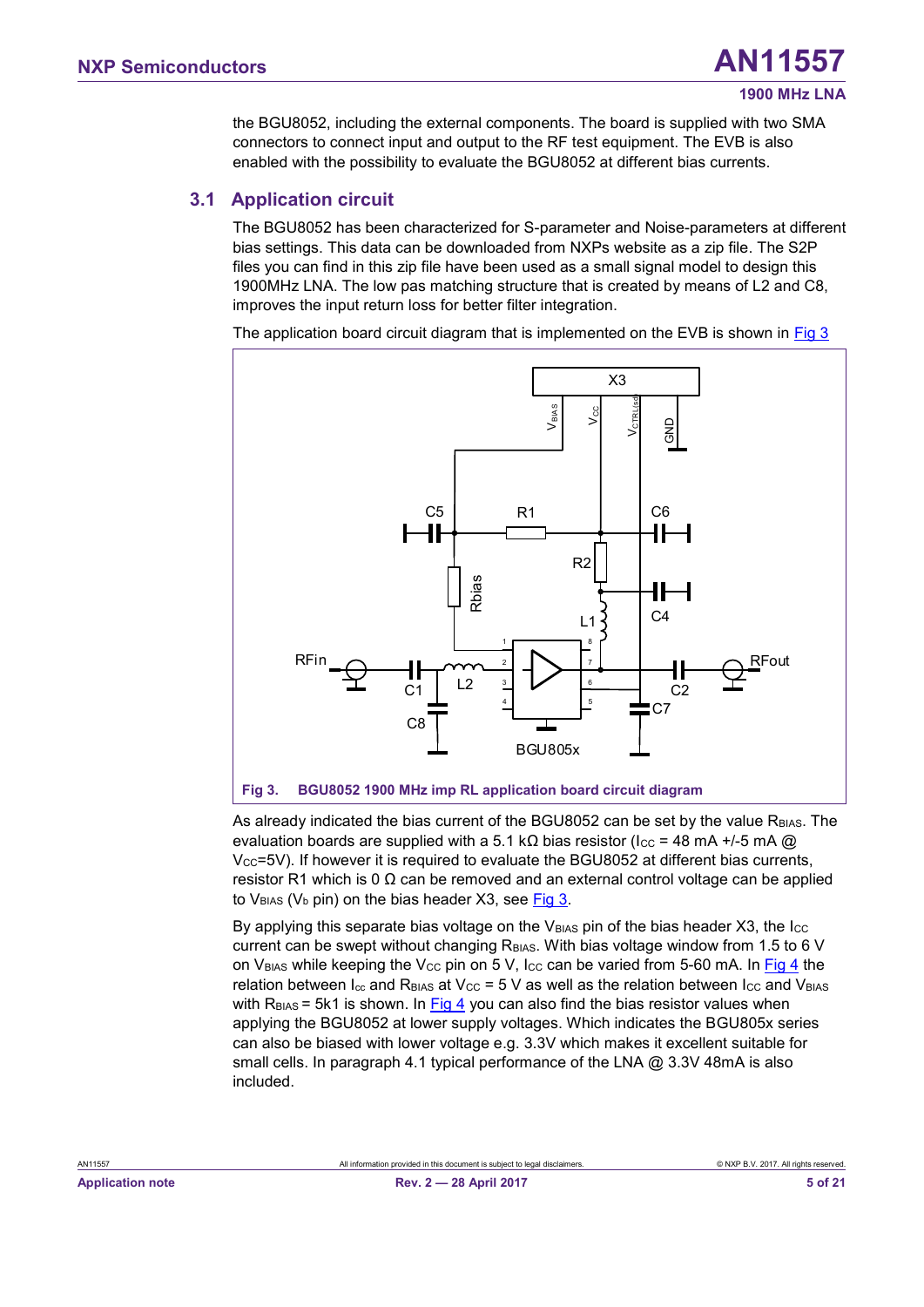# **1900 MHz LNA**



#### <span id="page-5-2"></span><span id="page-5-1"></span><span id="page-5-0"></span>**3.2 PCB Layout information**

- A good PCB layout is an essential part of an RF circuit design. The LNA evaluation board can serve as a guideline for laying out a board using the BGU8052.
- The evaluation board uses micro strip coplanar ground structures for controlled impedance lines for the high frequency input and output lines.
- $V_{CC}$  is decoupled by C4 and C6 decoupling capacitors, C4 should be located as close as possible to the device, to avoid AC leakage via the bias lines. For long bias lines it may be necessary to add decoupling capacitors along the line further away from the device.
- The self-resonance frequency of inductor L1 should be chosen above frequency band of interest for good choking. In this case the Murata LQW15 series has been used.
- Inductor L2 and capacitor C8 are creating the low pass matching structure and are in that sense critical, to the input return loss at the frequency of interest.
- C1 and C2 are DC blocking capacitors, C1 needs to be in the range of 100nF to keep the provided input source impedance for low frequencies low impedance. [\[1\]](#page-16-0)
- $\bullet$  C5 is not mounted on the evaluation boards, but can be used as additional V $\rm{cc}$ decoupling, but is not critical to the RF performance.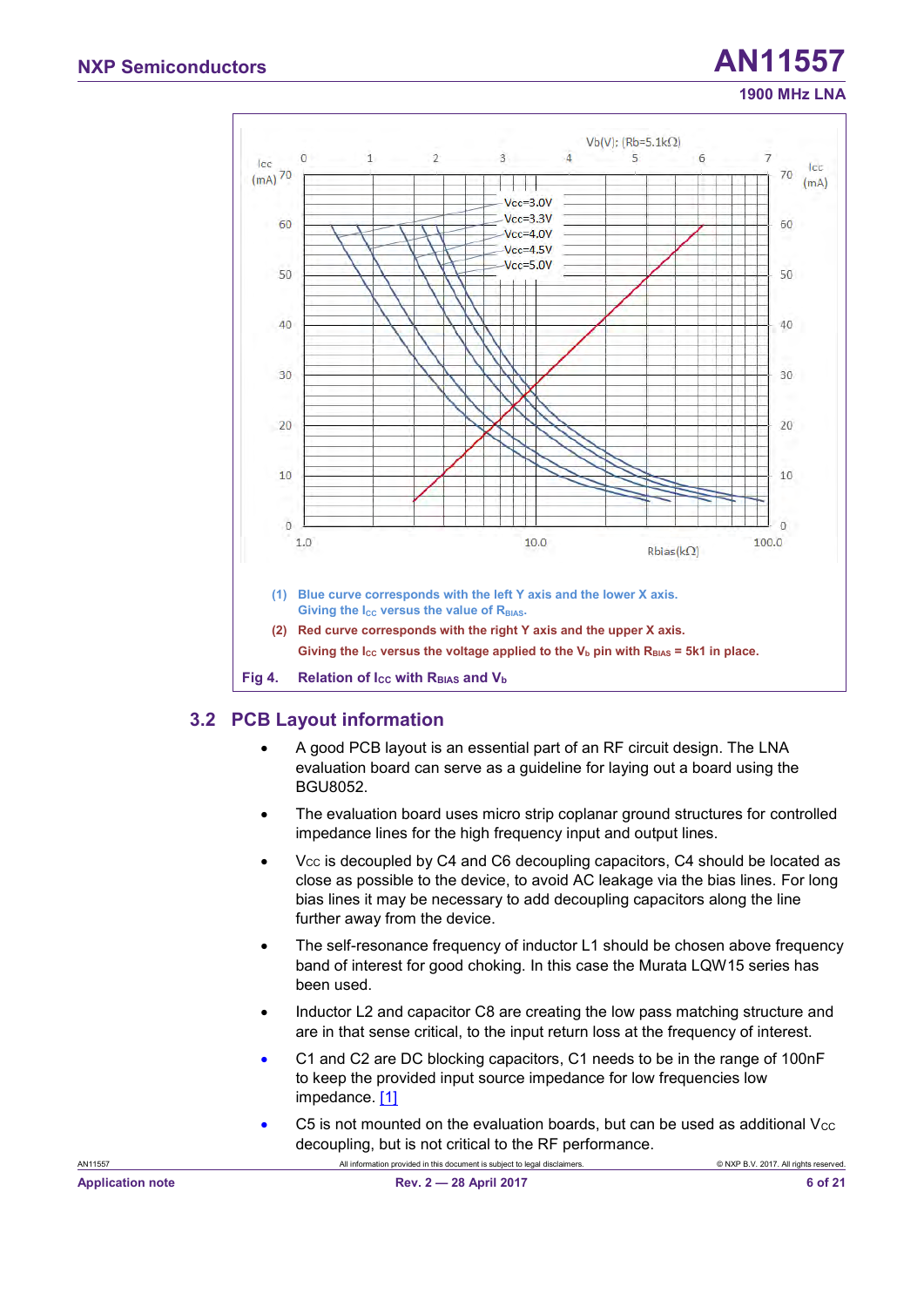- C7 is used to decouple the shutdown pin
- R2 increases the low frequency stability
- Proper grounding of the GND pins is also essential for good RF performance. Either connect the GND pins directly to the ground plane or through vias, or do both, which is recommended. The layout and component placement of the BGU8052 evaluation board is given in [Fig 5](#page-6-0)



## <span id="page-6-2"></span><span id="page-6-1"></span><span id="page-6-0"></span>**3.2.1 PCB stack and recommended footprint.**

The PCB material used to implement the LNA is a 0.2 mm (8 mil) RO4003C low loss printed circuit board which is merged to a 0.51 mm (20 mil) prepreg and a 0.254 mm (10 mil) FR4 layer for mechanical stiffness. See [Fig 6a](#page-7-0)

The official drawing of the recommended footprint can be found on the PIP page of the BGU8052. If micro strip coplanar PCB technology is used it is recommended to use at least 4 ground-via holes of 300 um, this is also used on the EVBs as shown i[nFig 6b](#page-7-0).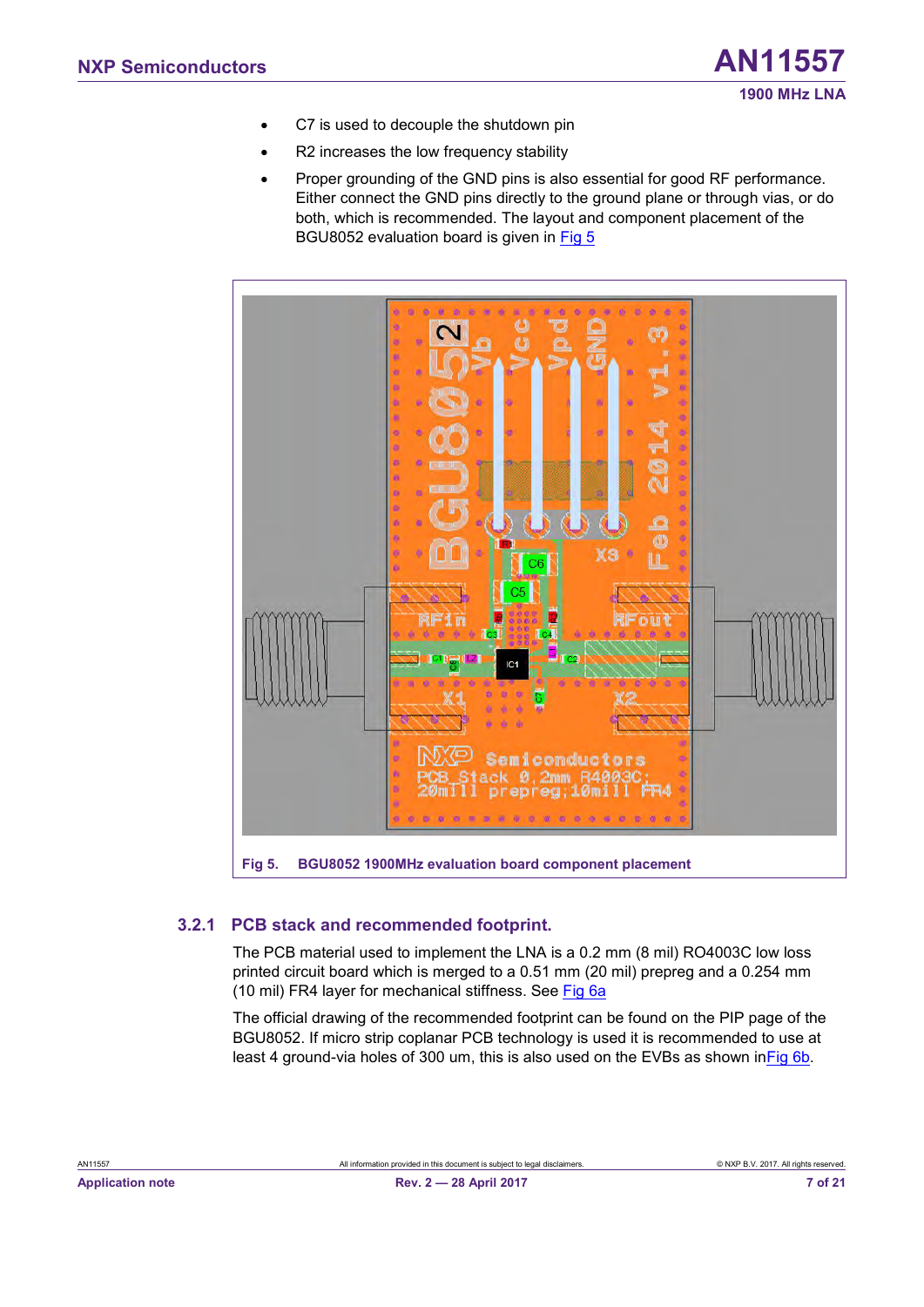# **NXP Semiconductors AN11557**



#### <span id="page-7-4"></span><span id="page-7-3"></span><span id="page-7-2"></span><span id="page-7-1"></span><span id="page-7-0"></span>**3.3 Bill of materials**

[Table 1](#page-7-1) gives the bill of materials as is used on the EVB.

#### **Table 1. BOM**

|                   |                    |                  | Value              |                                                | <b>Comment/function</b> |
|-------------------|--------------------|------------------|--------------------|------------------------------------------------|-------------------------|
| <b>Designator</b> | <b>Description</b> | <b>Footprint</b> |                    | <b>Supplier Name/type</b>                      |                         |
| IC <sub>1</sub>   | <b>BGU8052</b>     |                  |                    |                                                |                         |
| <b>PCB</b>        | 20x35x1mm          |                  |                    | <b>KOVO</b>                                    | RO4003C PCB v 1.3       |
| C <sub>1</sub>    | Capacitor          | 0402             | 100 <sub>n</sub> F | Various                                        | DC block                |
| C <sub>2</sub>    | Capacitor          | 0402             | 100pF              | Various                                        | DC block                |
| C4                | Capacitor          | 0402             | 1nF                | Various                                        | RF decoupling           |
| C <sub>5</sub>    | Capacitor          | 0806             | 4.7uF              | Various                                        | Optional                |
| C <sub>6</sub>    | Capacitor          | 0806             | 4.7uF              | Various                                        | LF Decoupling           |
| C7                | Capacitor          | 0402             | 10pF               | Various                                        | Decoupling              |
| C <sub>8</sub>    | Capacitor          | 0402             | 0.9pF              | Murata GJM15                                   | Input match             |
| L1                | Inductor           | 0402             | 15nH               | Murata LOW15                                   | Bias choke/Output match |
| L <sub>2</sub>    | <b>Inductor</b>    | 0402             | 1.8nH              | Murata LQP15                                   | Input match             |
| R1                | Resistor           | 0402             | 00hm               | Various                                        |                         |
| R <sub>2</sub>    | Resistor           | 0402             | 100hm              | Various                                        | stability               |
| Rbias             | Resistor           | 0402             | 5k1                | Various                                        | Bias setting            |
| X1, X2            | SMA RF             |                  |                    | Johnson, End launch                            | <b>RF</b> connections   |
|                   | connector          |                  |                    | SMA 142-0701-841                               |                         |
| X <sub>3</sub>    | DC header          |                  |                    | Molex, PCB header, right<br>angle, 1 row 4 way | DC connections          |
|                   |                    |                  |                    |                                                |                         |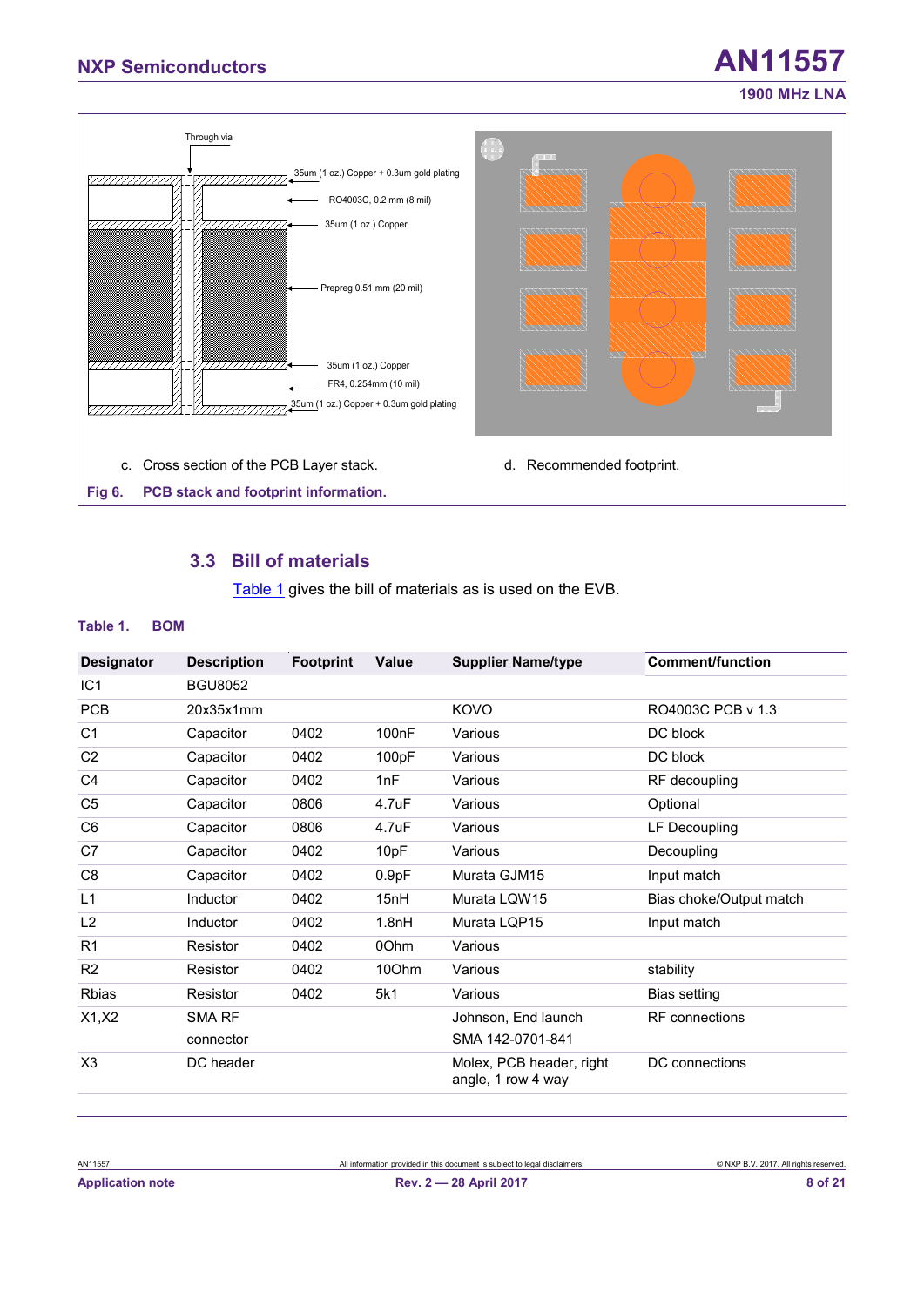# <span id="page-8-2"></span>**4. Measurement results**

#### <span id="page-8-3"></span><span id="page-8-1"></span><span id="page-8-0"></span>**4.1 Typical board performance**

The values given in **Table 2** are typical values of >25 boards measured.

**Table 2. Typical board performance using the BOM given i[n Table 1](#page-7-1)**

| $T_{amb}$ =25°C; input and output 50 $\Omega$ ; Rbias=5.1 k $\Omega$ . |                                         |                                                           |                    |              |              |              |              |             |
|------------------------------------------------------------------------|-----------------------------------------|-----------------------------------------------------------|--------------------|--------------|--------------|--------------|--------------|-------------|
| Symbol                                                                 | <b>Parameter</b>                        | <b>Conditions</b>                                         |                    | Min          | <b>Typ</b>   | <b>Max</b>   | <b>Typ</b>   | <b>Unit</b> |
| <b>V<sub>cc</sub></b>                                                  | Supply voltage                          |                                                           |                    | 5            | 5            | 5            | 3.3          | V           |
| $I_{\rm cc}$                                                           | Supply current                          |                                                           |                    | 46.9         | 49.1         | 51.6         | 49.7         | mA          |
| Gass                                                                   | Associated gain                         |                                                           | 1500MHz<br>1900MHz | 20.3<br>18.2 | 20.4<br>18.3 | 20.6<br>18.5 | 20.4<br>19.3 | dB          |
| <b>NF</b>                                                              | Noise figure                            | <b>Error! Reference source not</b><br>found.              | 1500MHz<br>1900MHz | 0.48<br>0.55 | 0.52<br>0.57 | 0.56<br>0.61 | 0.58<br>0.63 | dB          |
| P <sub>L((1dB)</sub>                                                   | Output power at 1dB<br>gain compression |                                                           | 1500MHz<br>1900MHz | 17.4<br>18.0 | 17.9<br>18.5 | 18.3<br>18.9 | 14.4<br>15.0 | dBm         |
| IP3 <sub>0</sub>                                                       | Output third-order<br>intercept point   | 2-tone; tone spacing = $1MHz$ ;<br>$Pi = -15dBm$ per tone | 1500MHz<br>1900MHz | 36.2<br>36.2 | 36.5<br>36.6 | 36.8<br>37.0 | 34.7<br>34.7 | dBm         |
| <b>RLin</b>                                                            | Input return loss                       |                                                           | 1500MHz<br>1900MHz | 14.7<br>18.7 | 15.4<br>21.4 | 16.0<br>22.8 | 16.0<br>22.0 | dB          |
| RL <sub>out</sub>                                                      | Output return loss                      |                                                           | 1500MHz<br>1900MHz | 18.3<br>15.1 | 20.5<br>17.2 | 21.5<br>18.2 | 20.9<br>17.6 | dB          |
| <b>ISL</b>                                                             | <b>Isolation</b>                        |                                                           | 1500MHz<br>1900MHz | 25.2<br>23.6 | 25.3<br>23.7 | 25.5<br>23.9 | 25.3<br>23.7 | dB          |

[1] Board losses have not been de-embedded.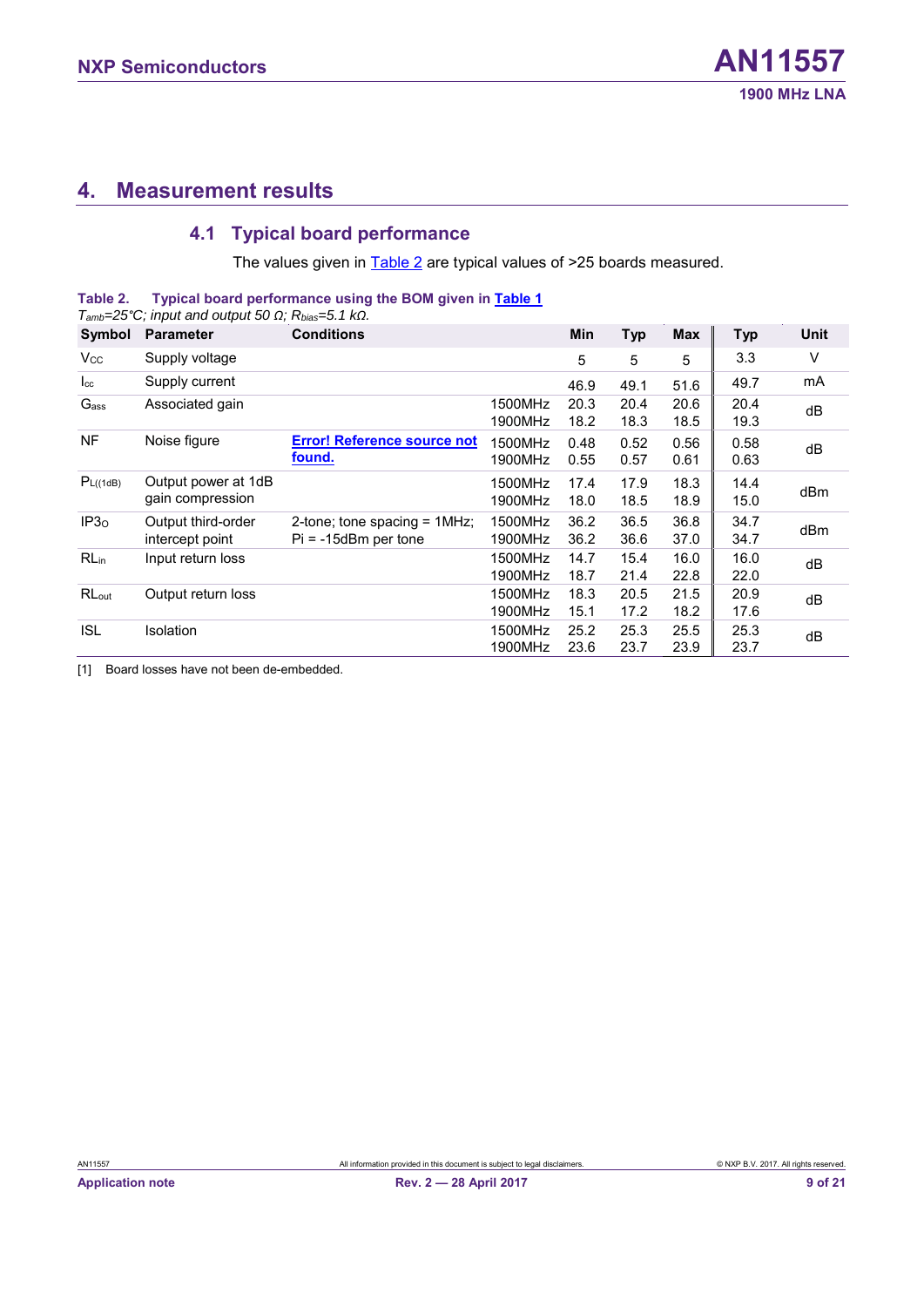#### <span id="page-9-2"></span>**4.2 S\_Parameters**

The measured S-parameters are given in [Fig 7.](#page-9-0) For the measurements, a typical BGU8052 1900 MHz EVB is used. All the S-parameter measurements have been carried out using the setup in [Fig 12a](#page-15-0)

<span id="page-9-1"></span><span id="page-9-0"></span>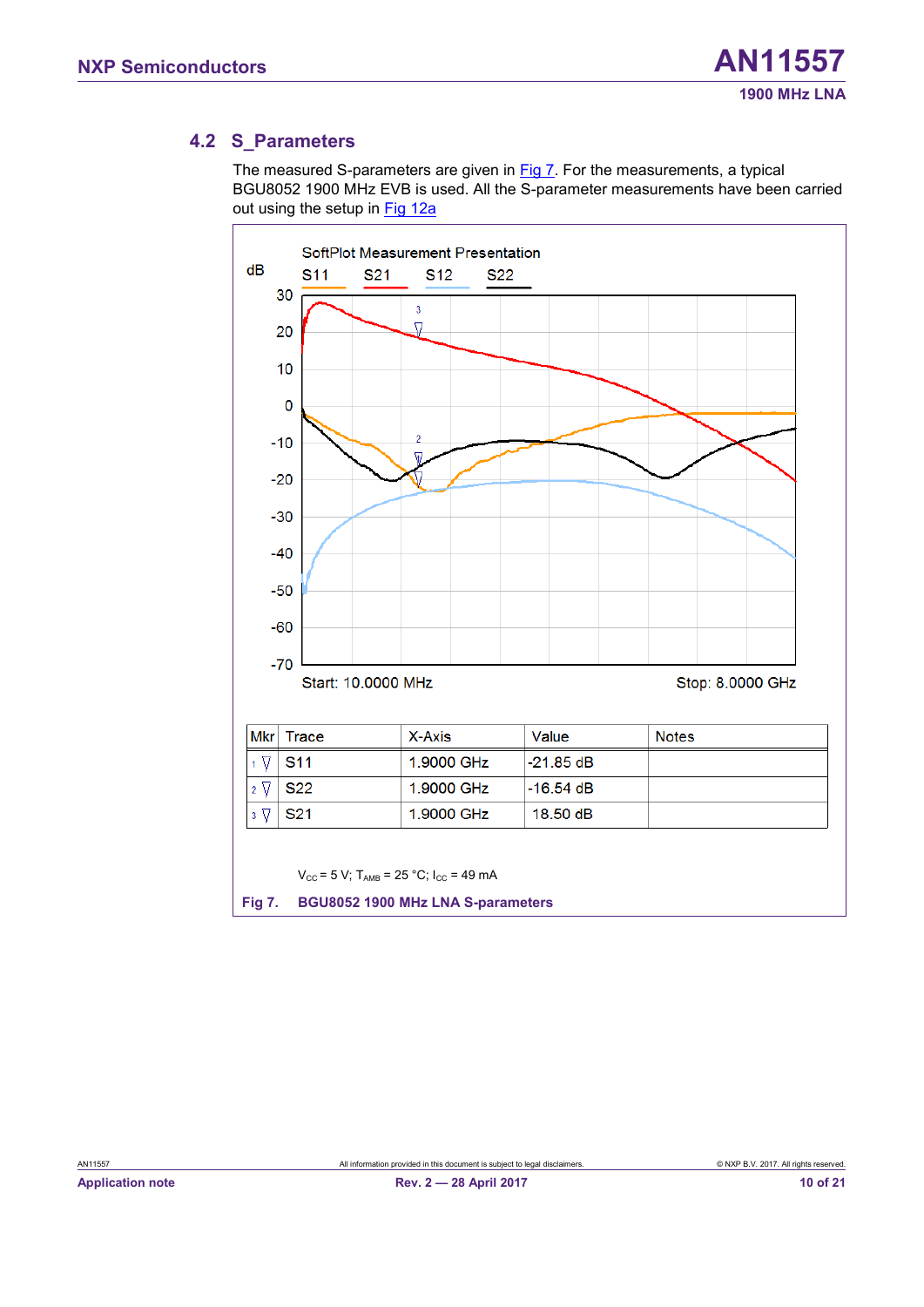#### <span id="page-10-2"></span>**4.3 1dB Gain compression point.**

The measured Gain versus input power is given in [Fig 8](#page-10-0) for the measurements, a typical BGU8052 1900 MHz EVB is used. All the P1dB measurements have been carried out using the setup in [Fig 12a](#page-15-0).

<span id="page-10-1"></span><span id="page-10-0"></span>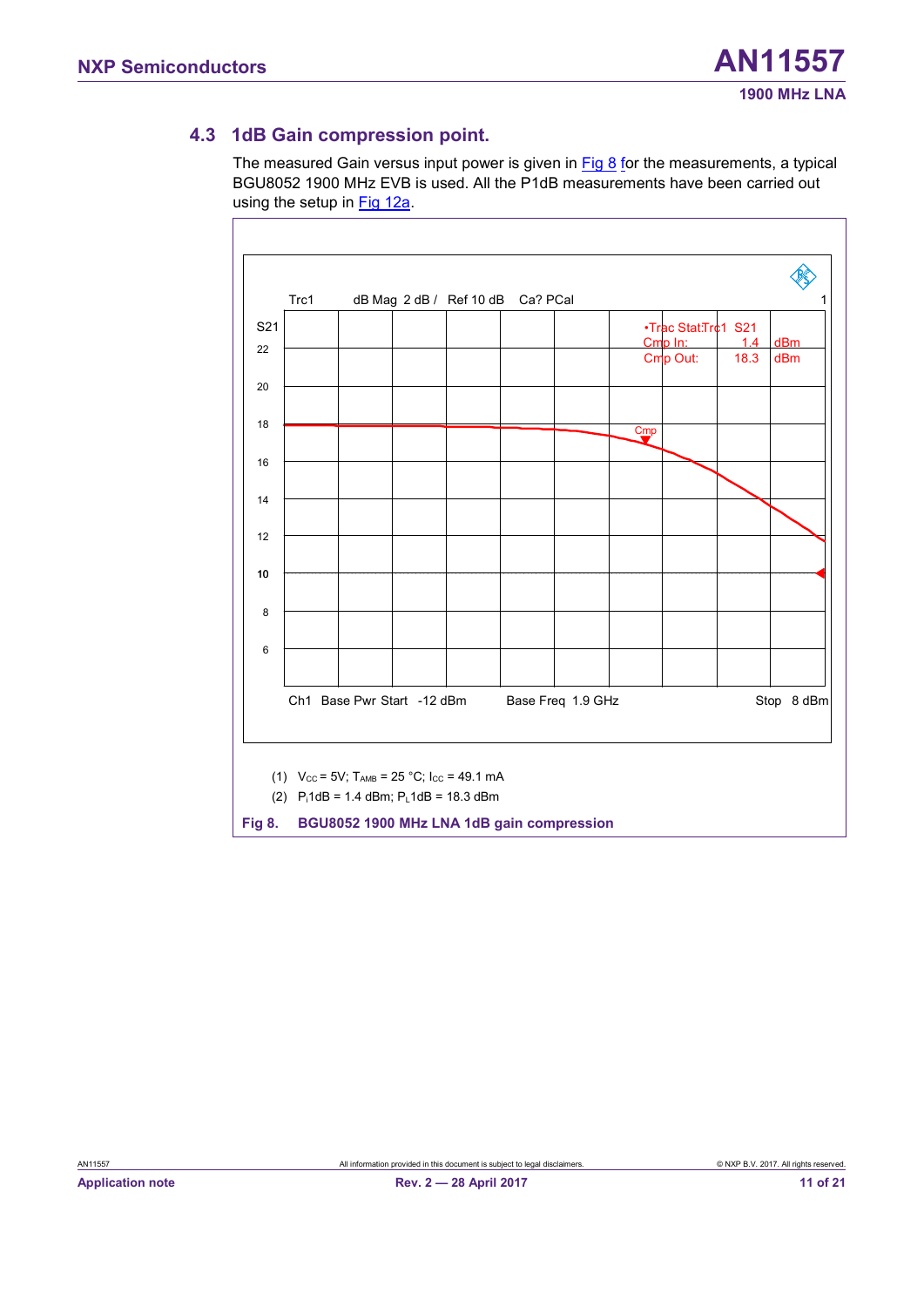#### <span id="page-11-2"></span>**4.4 Noise figure**

The measured noise figure are given in [Fig 9](#page-11-0). For the measurements, a typical BGU8052 1900MHz EVB is used. The noise figure measurement have been carried out using the setup in **Fig 12b** 

<span id="page-11-1"></span><span id="page-11-0"></span>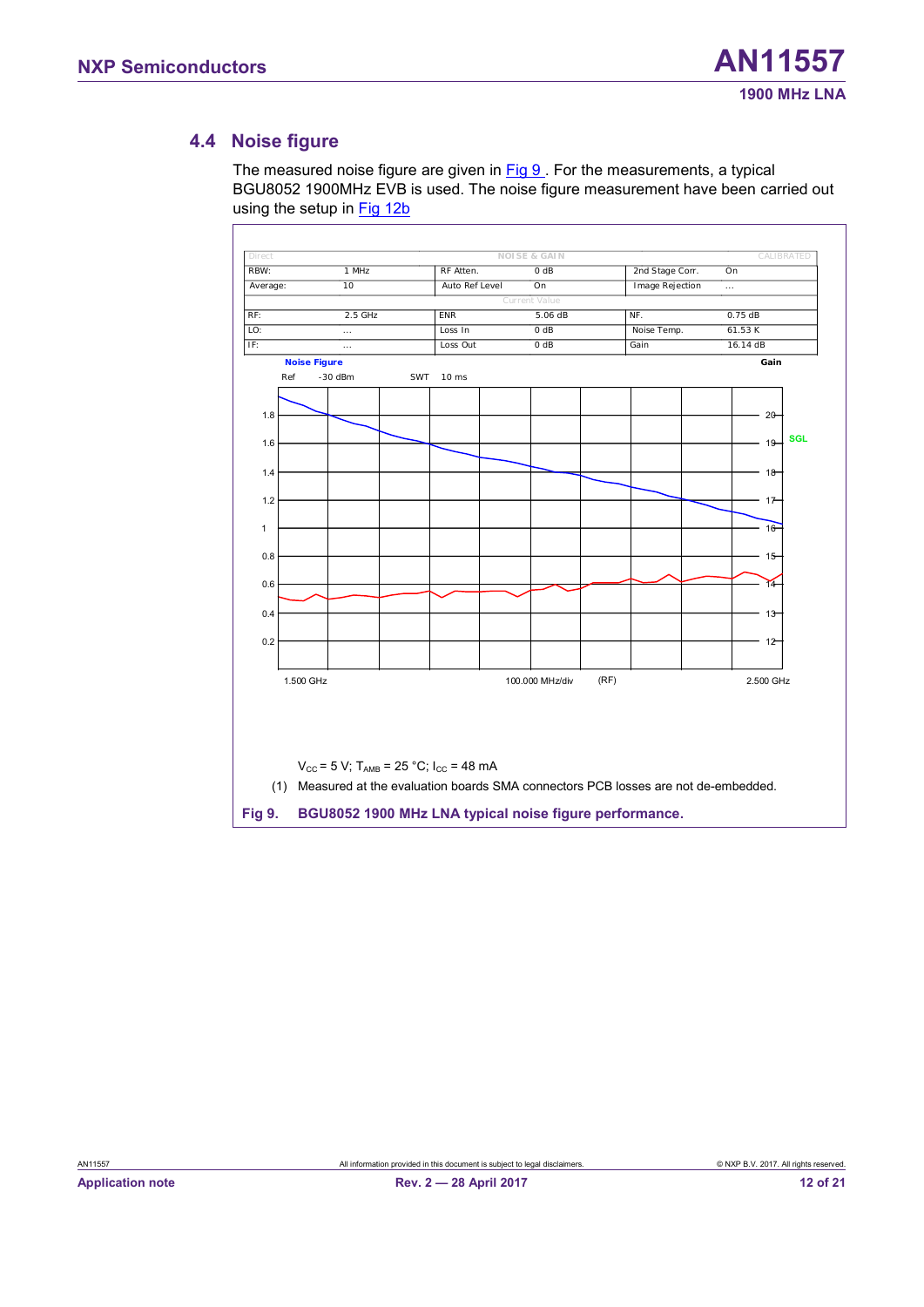#### <span id="page-12-2"></span>**4.5 3 rd order intercept point, output referred**

The evaluation board provided in the customer evaluation kit is automatically measured on linearity using the set-up shown in [Fig 12a.](#page-15-0) Alternatively the setup given in [Fig 12c](#page-15-0) can be used, which is done for the spectrum plot in [Fig 10.](#page-12-0) For the measurements, a typical BGU8052 1900 MHz EVB is used.

<span id="page-12-1"></span><span id="page-12-0"></span>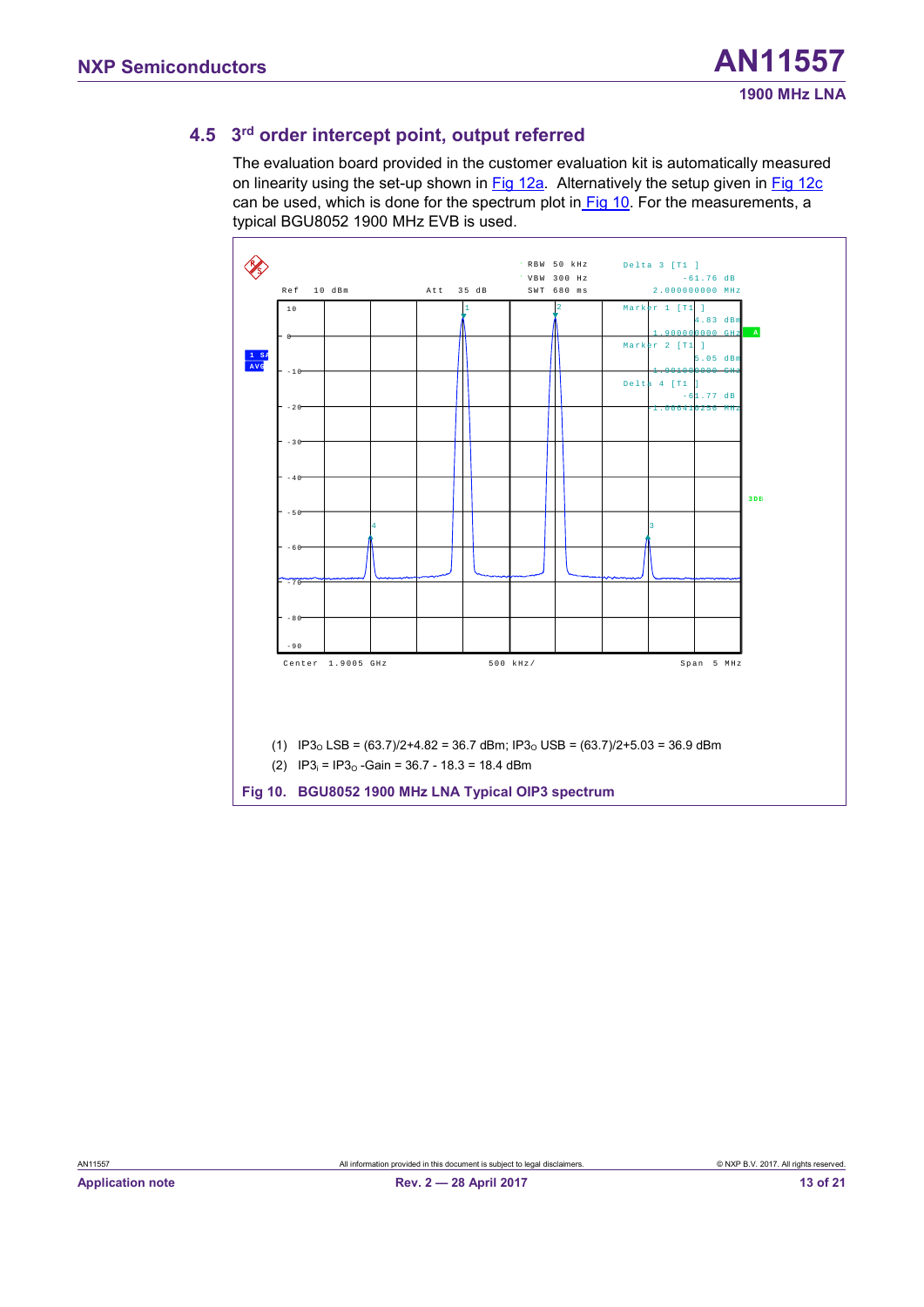#### <span id="page-13-1"></span>**4.6 Stability Factor**

Due to the low pass shape of the input matching circuit the low frequency gain becomes high. This might introduce potential instability issues. Proper selection of the output bias choke together with the 10 Ohm resistance R1 avoids this. **Error! Reference source not found.** shows the rollet stability factor plots of 10 EVBs with the improved input return loss BOM.



# <span id="page-13-2"></span>**5. Measurement methods and setups.**

#### <span id="page-13-3"></span><span id="page-13-0"></span>**5.1 Required Measurement Equipment**

In order to measure the evaluation board, the following is necessary:

- $\checkmark$  2 (channel) DC Power Supply up to 100 mA at 5 V, to set Vcc and eventual Vbias.
- $\checkmark$ Two RF signal generators capable of generating RF signals up to 2 GHz
- $\checkmark$  An RF spectrum analyzer that covers at least the operating frequencies and a few of the harmonics. Up to 6 GHz should be sufficient.
- ✓A network analyzer for measuring gain, return loss and reverse isolation
- ✓Noise figure analyser and noise source
- $\checkmark$  Proper RF cables with male SMA connectors.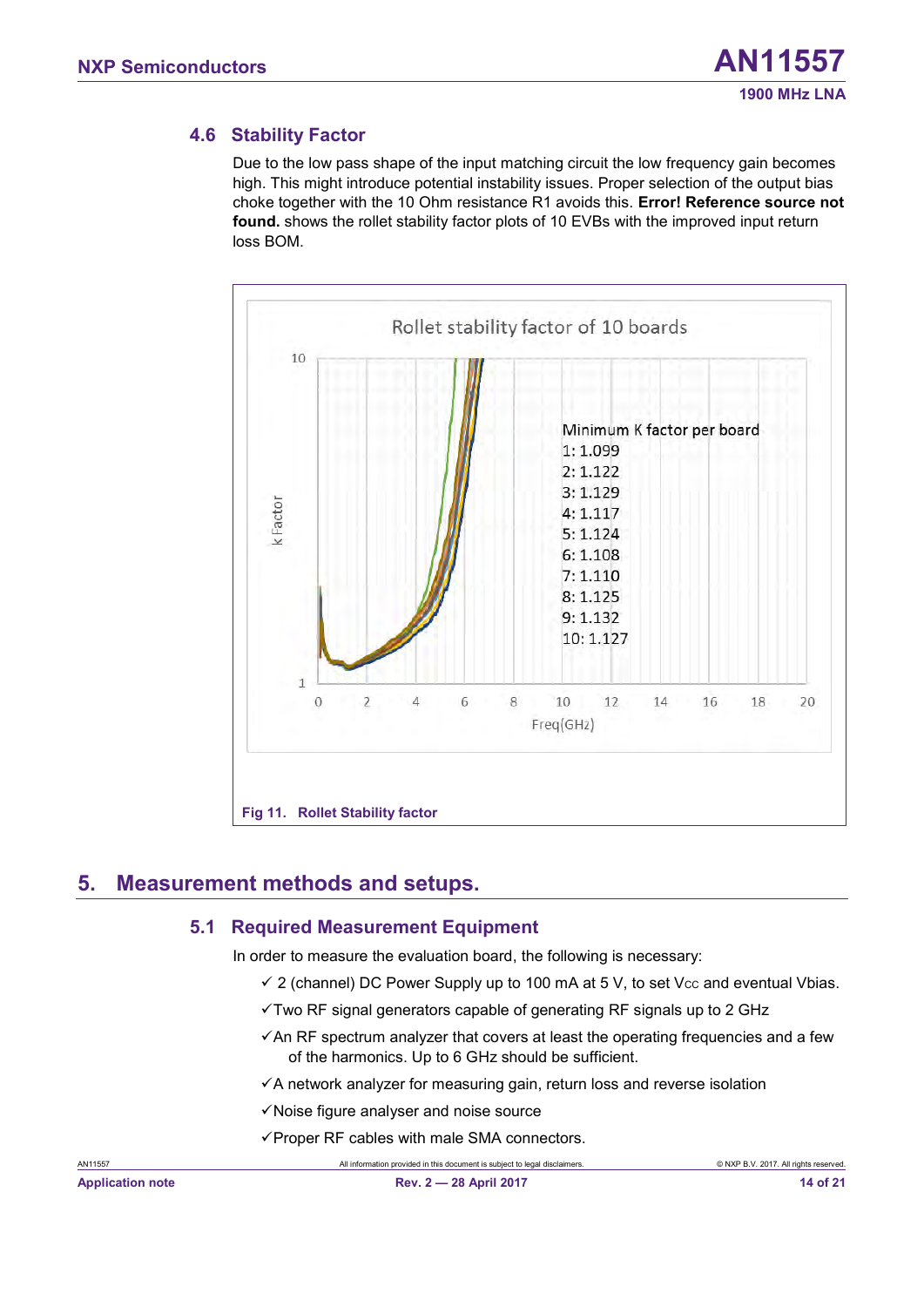#### <span id="page-14-0"></span>**5.2 Connection and setup**

The typical values shown in this report have been measured on the fully automated test setups shown in [Fig 12.](#page-15-0) Please follow the steps below for a step-by-step guide to operate the LNA evaluation board and testing the device functions.

- 1. Connect the DC power supply to the  $V_{CC}$  and GND terminals. Set the power supply to 5V
- 2. Connect the RF signal generator and the spectrum analyzer to the RF input and the RF output of the evaluation board, respectively. Do not turn on the RF output of the signal generator yet, set it to approximately -30 dBm output power at the center frequency of the wanted frequency band and set the spectrum analyzer at the same center frequency and a reference level of 0 dBm.
- 3. Turn on the DC power supply and it should read approximately 48 mA.
- 4. Enable the RF output of the generator: The spectrum analyzer displays a tone around  $-11.5$  dBm.
- 5. Instead of using a signal generator and spectrum analyzer one can also use a network analyzer in order to measure gain as well as in- and output return loss and P1dB (see [Fig 12a\)](#page-15-0)
- 6. For noise figure evaluation, either a noise figure analyzer or a spectrum analyzer with noise option can be used. The use of a 5 dB noise source, like the Agilent 364B, is recommended. When measuring the noise figure of the evaluation board, any kind of adaptors, cables etc. between the noise source and the evaluation board should be minimized, since this affects the noise figure (see  $Fig 12b$ ).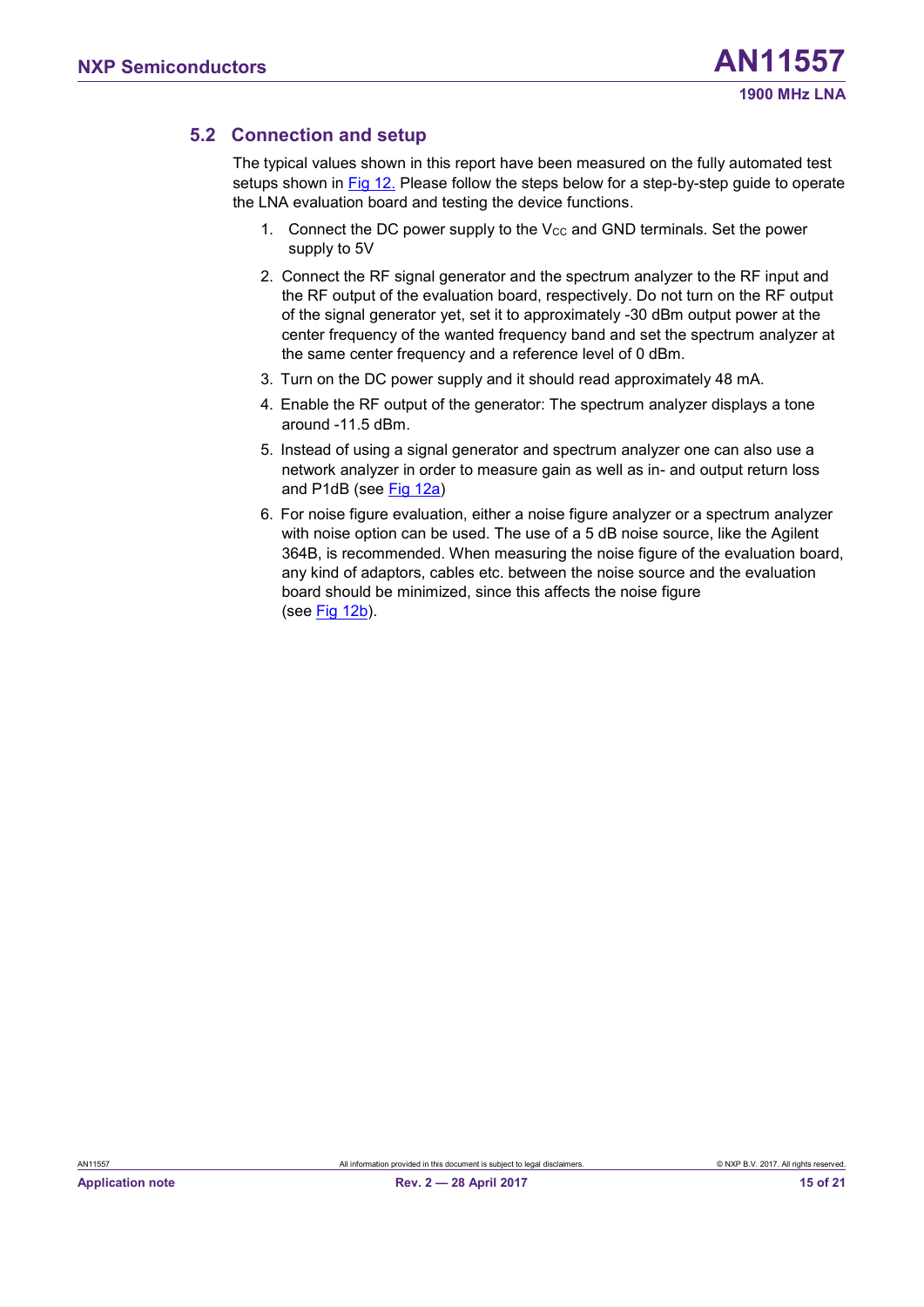# **1900 MHz LNA**

### ZVA24 FSUxx with NF Power supply<br>(TTi QL355TD) optio Power supply (TTi QL355TD) Combiner  $Vcc(5V)$ GND Vbias (var) Vcc(5V) **GND** Vbias (var) RF\_in R F\_out RF\_out R F\_out R F\_out R F\_out R F\_out R F\_out R F\_out R F\_out R F\_out R F\_out R F\_out R F\_out R F \_ out R F\_out R F \_ out R F \_ out R F \_ out R F \_ out R F \_ out R F \_ out R F \_ out R F \_ out R F \_ out R F \_ RF out 346A 5dB ENR BGU805x LNA EVB a. S parameter; P1dB and IP3<sub>O</sub> test setup b. Noise figure test setup SMA100A SMA100A FSU Power supply (TTi QL355TD) 6dB attenuators for better generator isolation Combiner Vcc(5V)  $GND =$ Vbias (var) R F\_in R F\_out R F\_out R F\_out R F\_out R F\_out R F\_out R F\_out R F\_out R F\_out R F\_out R F\_out R F\_out R F\_out R F\_out R F\_out R F\_out R F\_out R F\_out R F\_out R F\_out R F\_out R F\_out R F\_out R F\_out R F\_out R F\_out R F\_out BGU805x LNA EVB c. Third order intercept point test setup **Fig 12. Characterization measurements setups.**

#### <span id="page-15-2"></span><span id="page-15-1"></span><span id="page-15-0"></span>**5.3 Noise figure measurement setup**

In [Fig 12b](#page-15-0) the noise figure measurement set-up is shown, this is intended as a guide only, substitutions can be made. For sub 1 dB noise figure levels like the BGU8052 has it is recommended to perform the noise-measurements in a Faraday's cage or at least put the DUT in a shielded environment. This is recommended to avoid any interference of cellular frequencies that are in the same frequency range. A spectrum analyzer with noise option. A 5dB ENR noise source was used. To achieve the lowest possible setupnoise figure an external pre-amplifier is also recommended. The Noise figure value in [Fig 9](#page-11-0) is the value measured at the evaluation board SMA connectors. Correcting for the connector and PCB loss will end up in 0.1dB lower noise figure.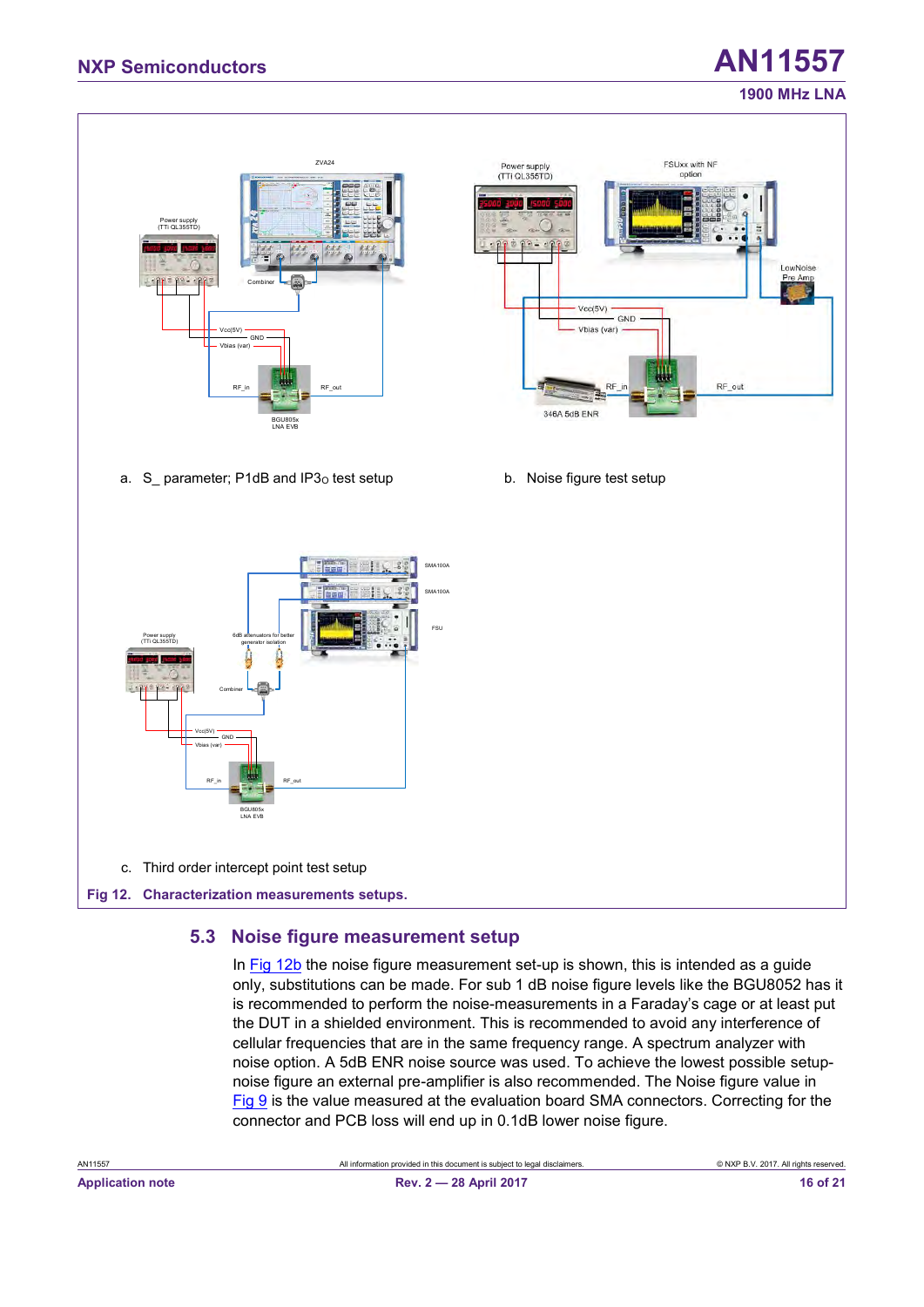#### <span id="page-16-2"></span>**5.4 Third order intercept**

In [\[1\]](#page-16-0) the effect on linearity of SiGe BiCMOS BJTs and the advantage of using low source impedances at the low frequencies of the  $2<sup>nd</sup>$  order mixing terms is described. To make the application unsensitive to IP3 spread (magnification, cancelation of the IM3 components) the source impedance seen by the input of the BGU8052 needs to be lowimpedance. This is achieved with the C8, L2 and C1, and give the best linearity performance with the lowest IP3 spread. Small drawback is that the circuit as presented is not fast enough to be applied in TDD platforms. When measuring the high OIP3 values it is essential check the capabilities of the used measurement equipment. Be aware that the measurement set-up itself is not generating dominating IM3 levels. Advised is to do a THRU measurement without a DUT first.

#### <span id="page-16-4"></span><span id="page-16-3"></span>**6. References**

<span id="page-16-0"></span>[1] Vladimir Aparin, Lawrence E. Larson, "Linearization of monolithic LNAs Using Low-Frequency Low-Impedance Input Termination". IEEE 0-7 803-8 108-4/03 ©2003

### **7. Customer Evaluation Kit**

In the customer evaluation kit you will find;

- One 1900MHz improved return loss EVB
- 10 loose samples.

<span id="page-16-1"></span>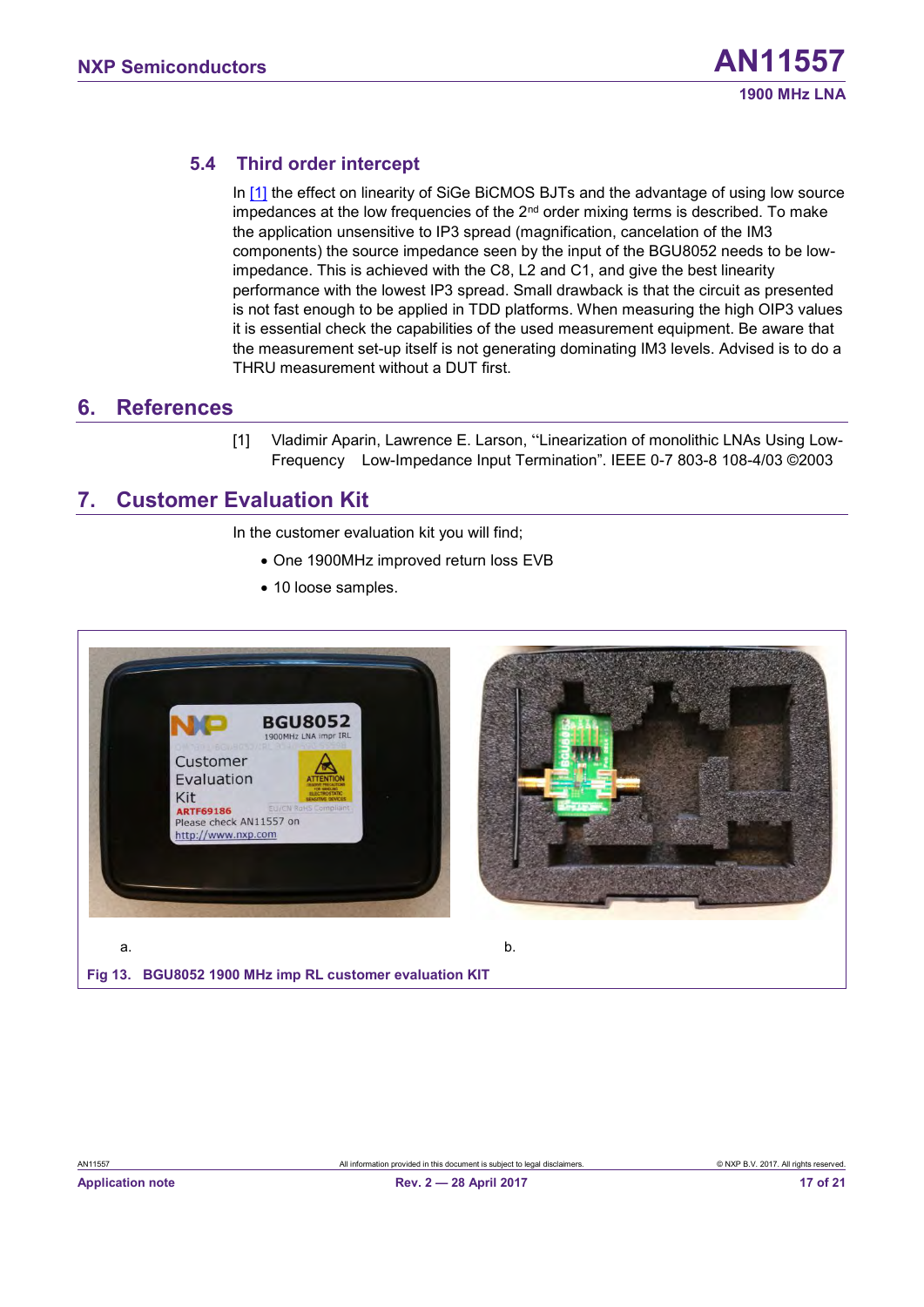# <span id="page-17-1"></span><span id="page-17-0"></span>**8. Legal information**

#### **8.1 Definitions**

<span id="page-17-2"></span>**Draft —** The document is a draft version only. The content is still under internal review and subject to formal approval, which may result in modifications or additions. NXP Semiconductors does not give any representations or warranties as to the accuracy or completeness of information included herein and shall have no liability for the consequences of use of such information.

#### **8.2 Disclaimers**

**Limited warranty and liability —** Information in this document is believed to be accurate and reliable. However, NXP Semiconductors does not give any representations or warranties, expressed or implied, as to the accuracy or completeness of such information and shall have no liability for the consequences of use of such information.

In no event shall NXP Semiconductors be liable for any indirect, incidental, punitive, special or consequential damages (including - without limitation lost profits, lost savings, business interruption, costs related to the removal or replacement of any products or rework charges) whether or not such damages are based on tort (including negligence), warranty, breach of contract or any other legal theory.

Notwithstanding any damages that customer might incur for any reason whatsoever, NXP Semiconductors' aggregate and cumulative liability towards customer for the products described herein shall be limited in accordance with the Terms and conditions of commercial sale of NXP **Semiconductors** 

**Right to make changes —** NXP Semiconductors reserves the right to make changes to information published in this document, including without limitation specifications and product descriptions, at any time and without notice. This document supersedes and replaces all information supplied prior to the publication hereof.

**Suitability for use - NXP Semiconductors products are not designed,** authorized or warranted to be suitable for use in life support, life-critical or safety-critical systems or equipment, nor in applications where failure or malfunction of an NXP Semiconductors product can reasonably be expected to result in personal injury, death or severe property or environmental damage. NXP Semiconductors accepts no liability for inclusion and/or use of NXP Semiconductors products in such equipment or applications and therefore such inclusion and/or use is at the customer's own risk.

**Applications —** Applications that are described herein for any of these products are for illustrative purposes only. NXP Semiconductors makes no representation or warranty that such applications will be suitable for the specified use without further testing or modification.

Customers are responsible for the design and operation of their applications and products using NXP Semiconductors products, and NXP Semiconductors accepts no liability for any assistance with applications or

customer product design. It is customer's sole responsibility to determine whether the NXP Semiconductors product is suitable and fit for the customer's applications and products planned, as well as for the planned application and use of customer's third party customer(s). Customers should provide appropriate design and operating safeguards to minimize the risks associated with their applications and products.

NXP Semiconductors does not accept any liability related to any default, damage, costs or problem which is based on any weakness or default in the customer's applications or products, or the application or use by customer's third party customer(s). Customer is responsible for doing all necessary testing for the customer's applications and products using NXP Semiconductors products in order to avoid a default of the applications and the products or of the application or use by customer's third party customer(s). NXP does not accept any liability in this respect.

**Export control —** This document as well as the item(s) described herein may be subject to export control regulations. Export might require a prior authorization from competent authorities.

**Evaluation products —** This product is provided on an "as is" and "with all faults" basis for evaluation purposes only. NXP Semiconductors, its affiliates and their suppliers expressly disclaim all warranties, whether express, implied or statutory, including but not limited to the implied warranties of noninfringement, merchantability and fitness for a particular purpose. The entire risk as to the quality, or arising out of the use or performance, of this product remains with customer.

In no event shall NXP Semiconductors, its affiliates or their suppliers be liable to customer for any special, indirect, consequential, punitive or incidental damages (including without limitation damages for loss of business, business interruption, loss of use, loss of data or information, and the like) arising out the use of or inability to use the product, whether or not based on tort (including negligence), strict liability, breach of contract, breach of warranty or any other theory, even if advised of the possibility of such damages.

<span id="page-17-3"></span>Notwithstanding any damages that customer might incur for any reason whatsoever (including without limitation, all damages referenced above and all direct or general damages), the entire liability of NXP Semiconductors, its affiliates and their suppliers and customer's exclusive remedy for all of the foregoing shall be limited to actual damages incurred by customer based on reasonable reliance up to the greater of the amount actually paid by customer for the product or five dollars (US\$5.00). The foregoing limitations, exclusions and disclaimers shall apply to the maximum extent permitted by applicable law, even if any remedy fails of its essential purpose.

#### **8.3 Trademarks**

Notice: All referenced brands, product names, service names and trademarks are property of their respective owners.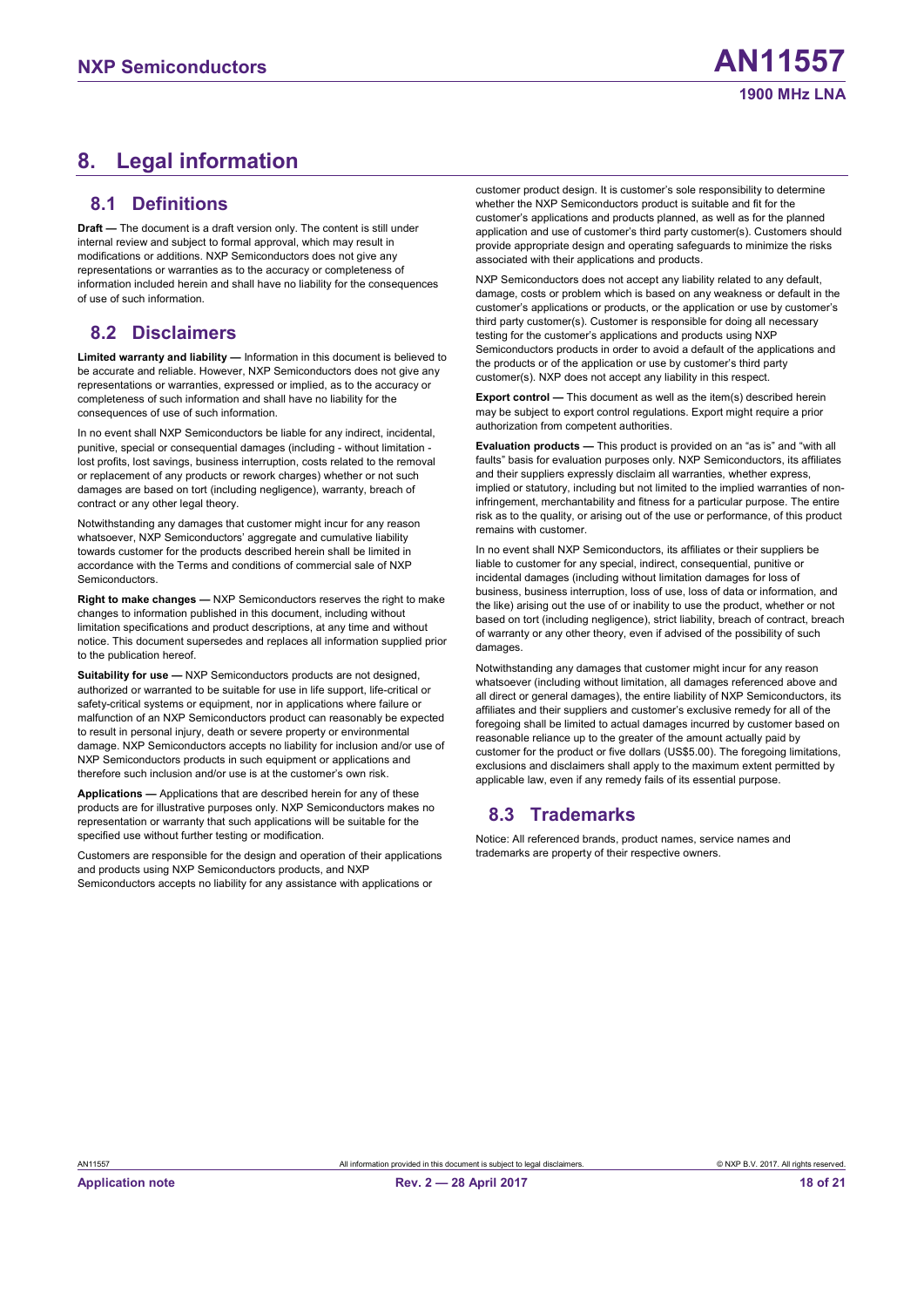# <span id="page-18-0"></span>**9. List of figures**

| Fig 1.  | BGU8052 1900 MHz evaluation board 3       |
|---------|-------------------------------------------|
| Fig 2.  |                                           |
| Fig 3.  | BGU8052 1900 MHz imp RL application board |
|         |                                           |
| Fig 4.  |                                           |
| Fig 5.  | BGU8052 1900MHz evaluation board          |
|         |                                           |
| Fig 6.  | PCB stack and footprint information8      |
| Fig 7.  | BGU8052 1900 MHz LNA S-parameters  10     |
| Fig 8.  | BGU8052 1900 MHz LNA 1dB gain             |
|         |                                           |
| Fig 9.  | BGU8052 1900 MHz LNA typical noise figure |
|         |                                           |
| Fig 10. | BGU8052 1900 MHz LNA Typical OIP3         |
|         |                                           |
| Fig 11. |                                           |
| Fig 12. | Characterization measurements setups 16   |
| Fig 13. | BGU8052 1900 MHz imp RL customer          |
|         |                                           |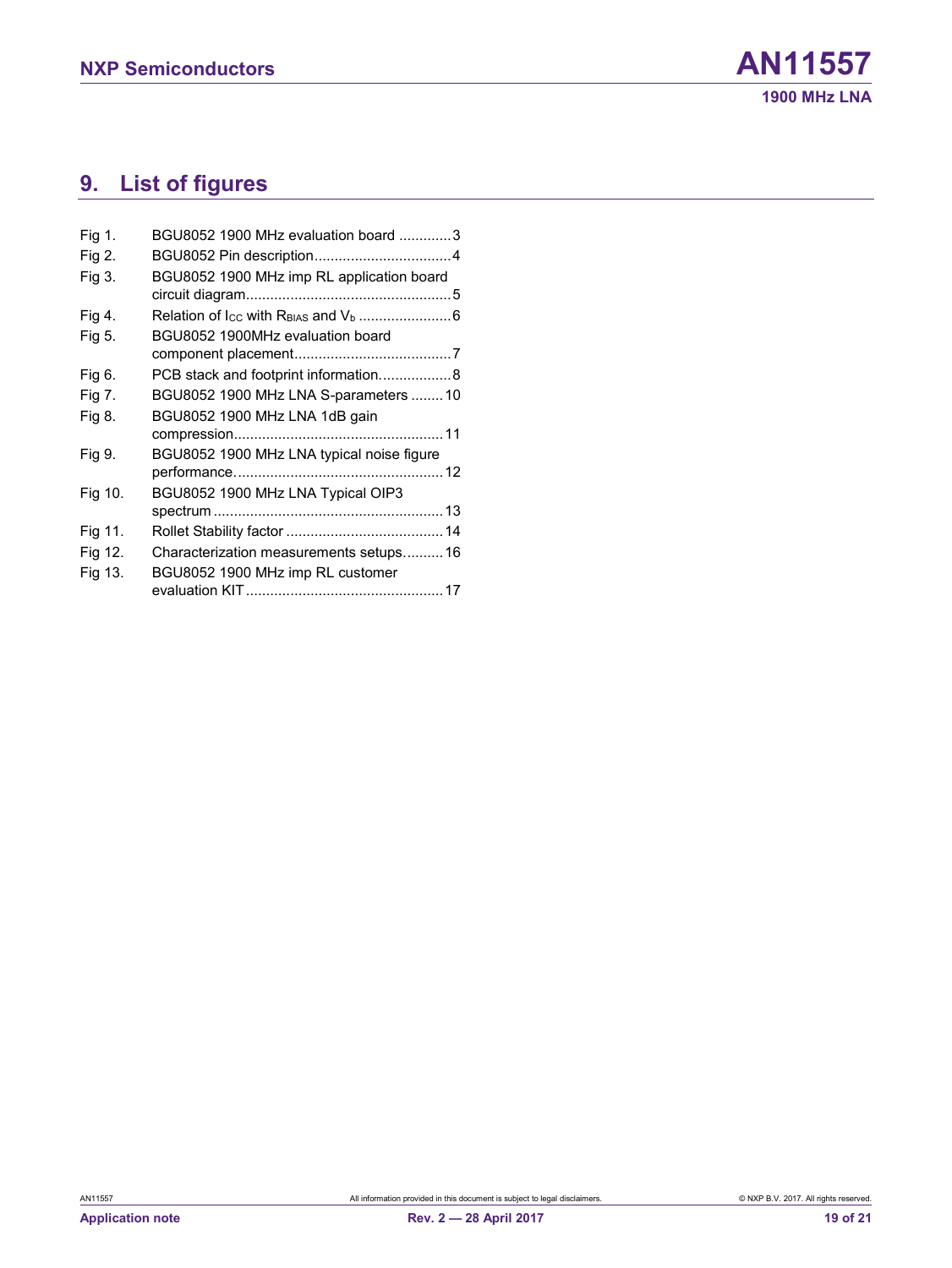# <span id="page-19-0"></span>**10. List of tables**

| Table 2. Typical board performance using the BOM given |
|--------------------------------------------------------|
|                                                        |